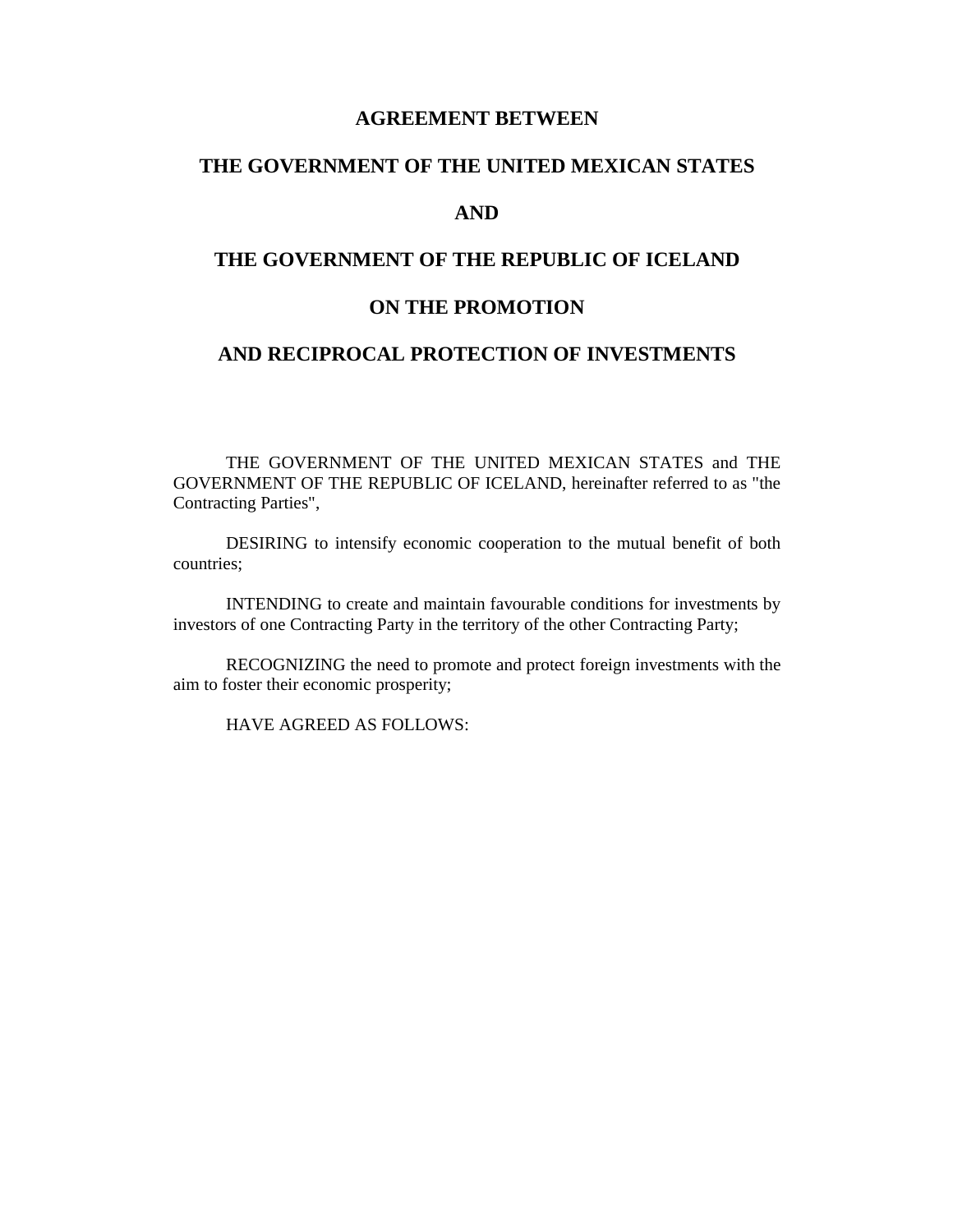# **CHAPTER ONE: GENERAL PROVISIONS**

# **ARTICLE 1 Definitions**

For the purposes of this Agreement:

- (1) The term **"Investor of a Contracting Party"** means:
	- (a) a natural person having the nationality of a Contracting Party in accordance with its applicable laws; or
	- (b) a legal person, including corporations, commercial companies or other companies or associations, having a main office in the territory of one Contracting Party, incorporated or constituted and operating in accordance with the laws and regulations of that Contracting Party;

making or having made an investment in the other Contracting Party's territory.

(2) The term **"Investment"** means:

every kind of asset established, acquired or used by an investor from one Contracting Party, in order to achieve an economic objective in the territory of the other Contracting Party, in accordance with the laws and regulations of the latter Contracting Party, such as:

- (a) movable and immovable property, acquired or used for economic purposes, as well as any other rights *in rem*, such as mortgages, liens, pledges, usufruct and similar rights;
- (b) an enterprise constituted or organised under the applicable law of a Contracting Party;
- (c) shares, stocks and other forms of equity participation in an enterprise and rights derived therefrom;
- (d) a debt security of an enterprise
	- (i) where the enterprise is an affiliate of the investor, or
	- (ii) where the original maturity of the debt security is at least three years,

but does not include a debt security, regardless of original maturity, of a Contracting Party or a state enterprise;

- (e) a loan to an enterprise
	- (i) where the enterprise is an affiliate of the investor, or
	- (ii) where the original maturity of the loan is at least three years,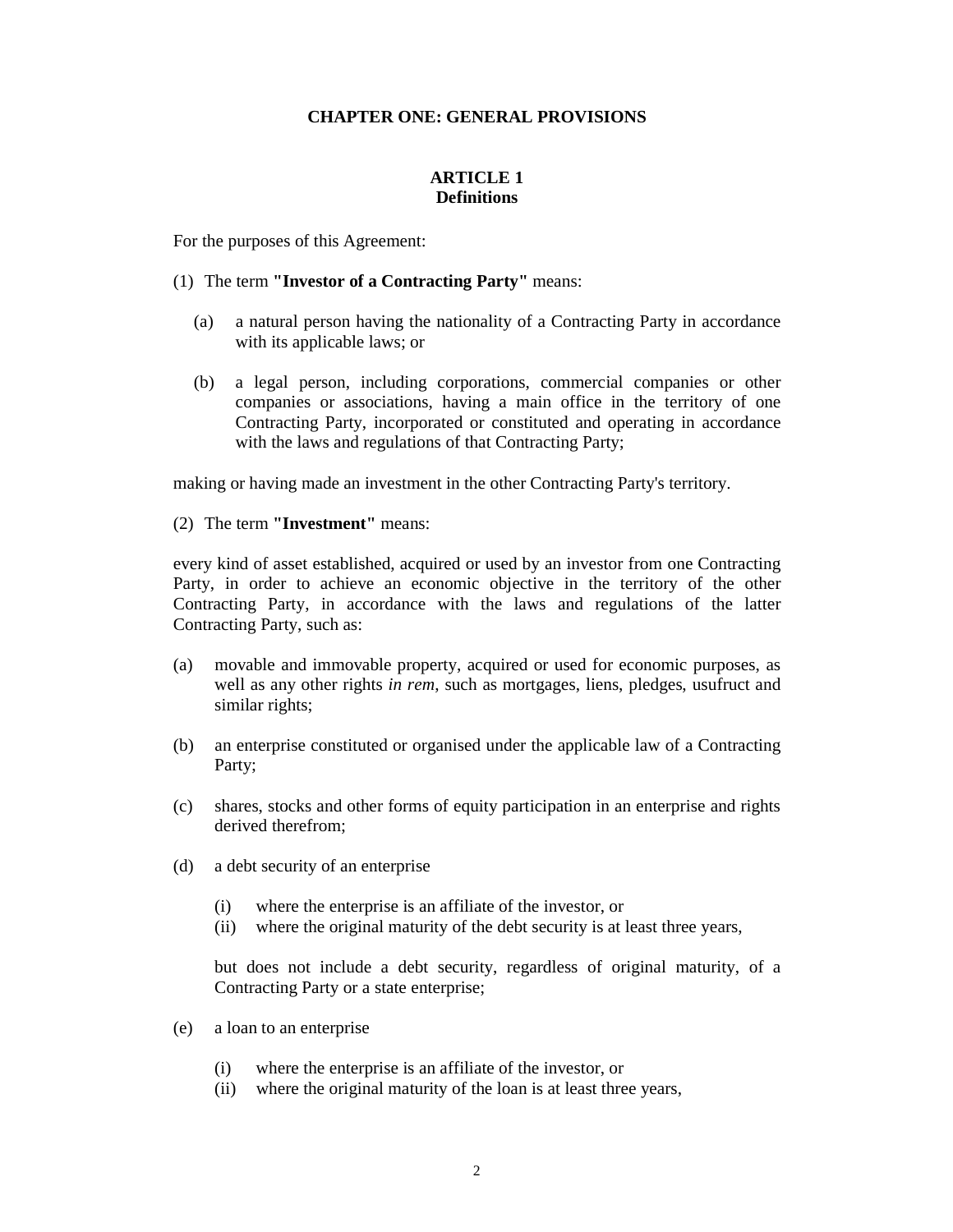but does not include a loan, regardless of original maturity, to a Contracting Party or to a state enterprise;

- (f) rights under contracts, including turnkey, construction, management, production or revenue-sharing contracts;
- (g) copyrights, industrial property rights, technical processes and trade names;
- (h) rights conferred by law or contract such as concessions, licenses, authorisations or permits to undertake an economic activity;

but investment does not mean,

- (i) claims to money that arise solely from
	- (i) commercial contracts for the sale of goods or services by a national or enterprise in the territory of a Contracting Party to an enterprise in the territory of the other Contracting Party, or
	- (ii) the extension of credit in connection with a commercial transaction, such as trade financing, other than a loan covered by subparagraph (e); or
- (j) any other claims to money,

that do not involve the kinds of interests set out in subparagraphs (a) through (h);

A payment obligation from, or the granting of a credit to a Contracting State or a state enterprise is not considered an investment.

Any alteration on the form in which assets are invested does not affect their character as investments, provided that such alteration is included in the aforesaid definition and do not contradict the laws and regulations of the Contracting Party in which territory the investment was made.

(3) The term **"returns"** means the amounts yielded by an investment and, in particular, includes profits, interests, capital gains, dividends, royalties, licences and other fees.

(4) The term **"territory"** means the territory of each Contracting Party and includes the maritime areas adjacent to the coast of the State concerned, *i.e.* the territorial sea, the exclusive economic zone and the continental shelf, to the extent to which that Contracting Party may exercise sovereign rights or jurisdiction in those areas according to international law.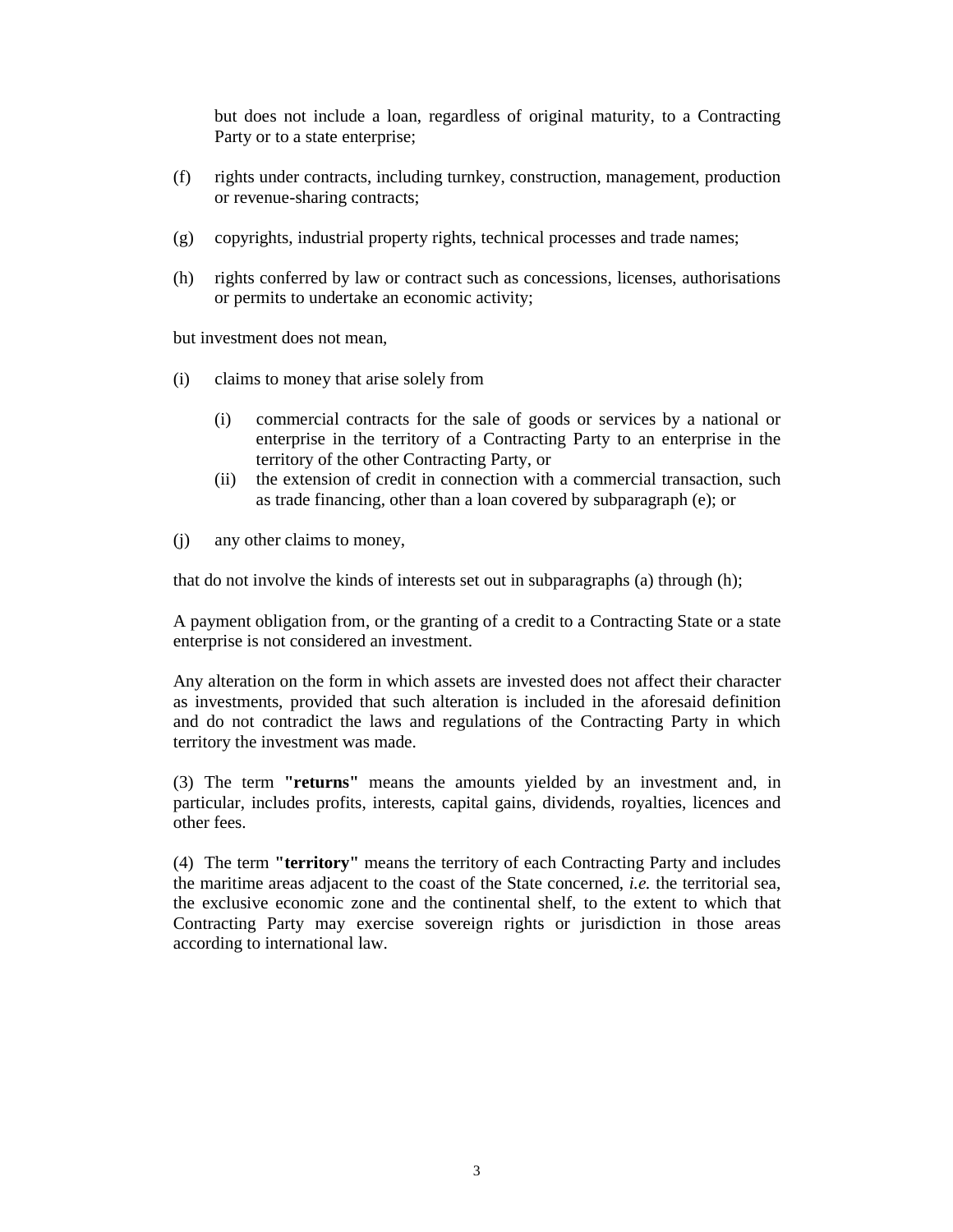# **ARTICLE 2 Admission of Investments**

- (1) Each Contracting Party shall admit the entry and the expansion of investments made by investors of the other Contracting Party, in accordance with its laws and regulations.
- (2) Each Contracting Party shall, within the framework of its legislation, give a sympathetic consideration to applications for necessary permits in connection with investments in its territory, including authorisations for engaging top managerial and technical personnel of their choice from abroad.

## **ARTICLE 3 Treatment of Investments**

- (1) Investments of investors of each Contracting Party shall at all times be accorded treatment in accordance with international law, including fair and equitable treatment and full protection and security in the territory of the other Contracting Party.
- (2) Each Contracting Party shall in its territory accord investments of investors of the other Contracting Party treatment not less favourable than that which it accords, in like circumstances, to investments of its own investors or to investments of investors of any third State, whichever is more favourable to the investor concerned.
- (3) Each Contracting Party shall in its territory accord investors of the other Contracting Party, as regards the management, maintenance, use, enjoyment or disposal of their investments, treatment not less favourable than that which it accords, in like circumstances, to its own investors or to investors of any third State, whichever is more favourable to the investor concerned.
- (4) If a Contracting Party accords special advantages to investors of any third State by virtue of an agreement establishing a free trade area, a customs union, a common market or a similar regional organisation, it shall not be obliged to accord such advantages to investors or investments of investors of the other Contracting Party.
- (5) The provisions of paragraphs (2) and (3) of this Article shall not be applicable to tax measures. Nothing in this Agreement shall affect the rights and obligations of either Contracting Party derived from any tax convention. In the event of any inconsistency between the provisions of this Agreement and any tax convention, the provisions of the latter shall prevail.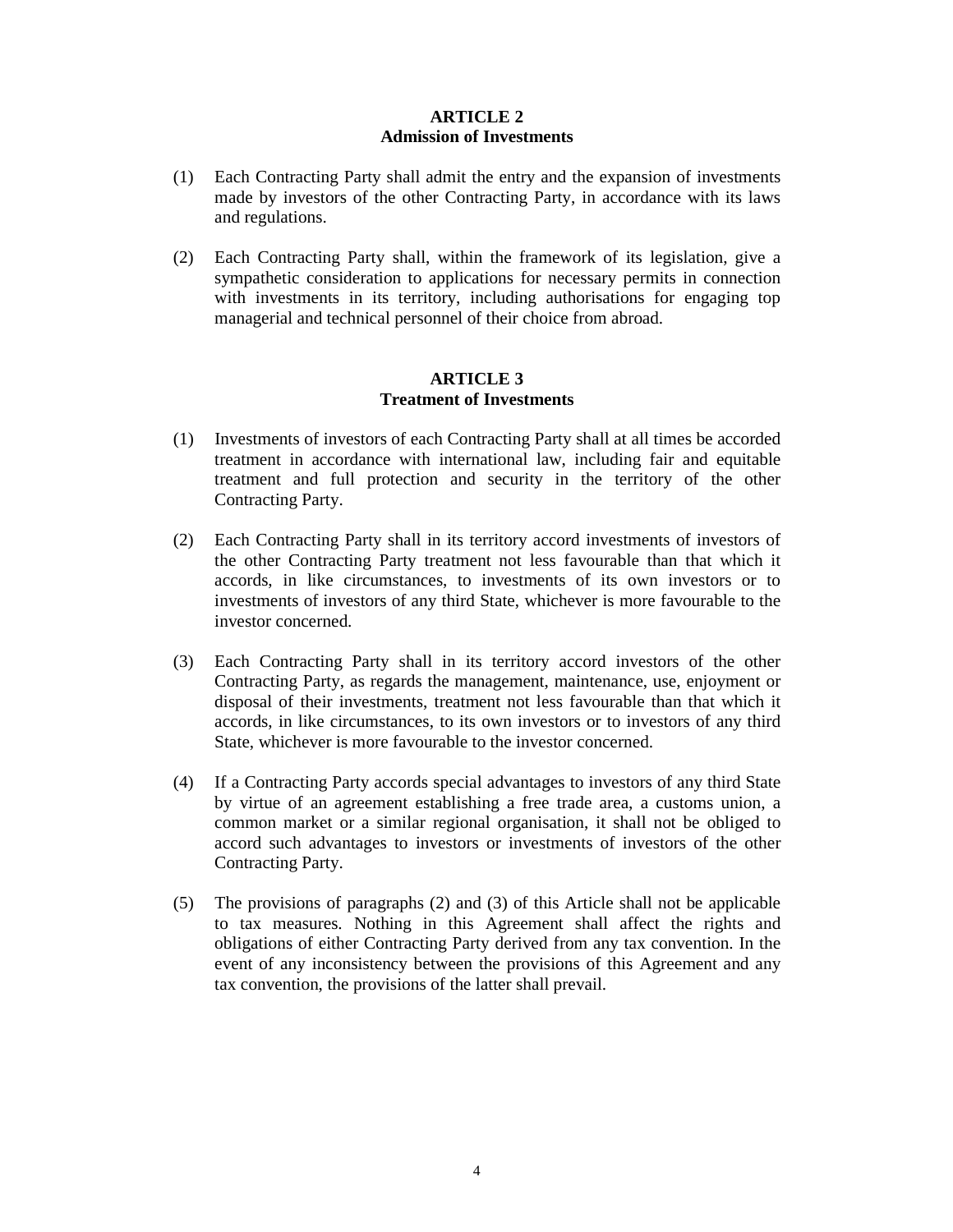#### **ARTICLE 4 Expropriation and Compensation**

- (1) Neither Contracting Party shall expropriate or nationalise an investment either directly or indirectly through measures tantamount to expropriation or nationalisation (hereinafter referred to as "expropriation"), except:
	- (a) for a public purpose;
	- (b) on a non-discriminatory basis;
	- (c) in accordance with due process of law; and
	- (d) accompanied by payment of compensation in accordance with paragraph (2) below.
- (2) Compensation shall:
	- (a) be paid without delay;
	- (b) be equivalent to the fair market value of the expropriated investment immediately before the expropriation occurred;
	- (c) include interest from the date of expropriation until the date of actual payment; and
	- (d) be fully realisable and freely transferable.
- (3) The fair market value shall not reflect any change in value occurring because the expropriation had become publicly known earlier. Furthermore, the valuation criteria shall include the going concern value, asset value, including declared tax value of tangible property, and other criteria, as appropriate, to determine the fair market value.

#### **ARTICLE 5 Compensation for Losses**

Each Contracting Party shall accord to the investors of the other Contracting Party, with respect to the investments that suffer losses in its territory due to armed conflicts or civil disturbance, treatment, as regards any valuable consideration, not less favourable than the treatment accorded to its own investors or to investors of any third **State** 

#### **ARTICLE 6 Transfers**

- (1) Each Contracting Party shall permit all transfers related to an investment of an investor of the other Contracting Party in its territory, to be made freely and without delay. Such transfers shall include, in particular:
	- (a) profits, dividends, interests, capital gains, royalty payments, management fees, technical assistance and other fees and other amounts derived from the investment;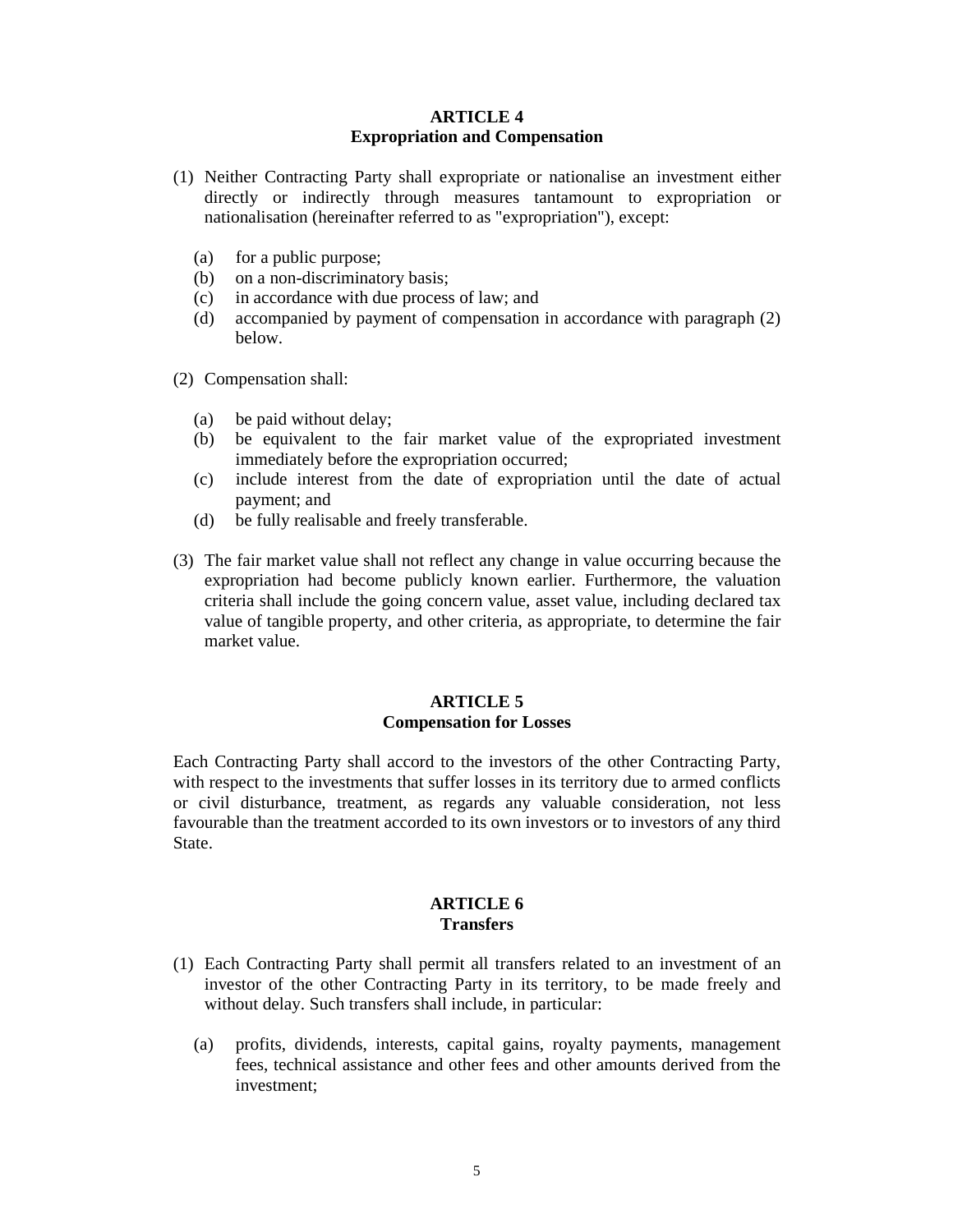- (b) proceeds from the sale of all or any part of the investment, or from the partial or complete liquidation of the investment;
- (c) payments made under a contract entered into by the investor, or its investment, including payments made pursuant to a loan agreement;
- (d) payments arising from the compensation for expropriation; and
- (e) payments pursuant to the application of provisions relating to the settlement of disputes.
- (2) Transfers shall be made at the market rate of exchange prevailing on the date of transfer.
- (3) Notwithstanding paragraphs (1) and (2) above, a Contracting Party may prevent a transfer through the equitable, non-discriminatory and in good faith application of its laws relating to:
	- (a) bankruptcy, insolvency or the protection of the rights of creditors;
	- (b) issuing, trading or dealing in securities;
	- (c) criminal or administrative violations; or
	- (d) ensuring the satisfaction of judgments in adjudicatory proceedings.
- (4) In case of serious balance of payments difficulties or the threat thereof, each Contracting Party may temporarily restrict transfers provided that such a Contracting Party implements measures or a programme in accordance with internationally recognized standards**.** These restrictions should be imposed on an equitable, non-discriminatory and in good faith basis.

#### **ARTICLE 7 Subrogation**

If a Contracting Party or its designated Agency has granted a financial guarantee against non-commercial risks concerning an investment by one of its investors in the territory of the other Contracting Party, the Contracting Party or its designated Agency becomes the direct beneficiary of any kind of payment due to the investor from the moment in which it has covered the investor's presumed loss. In case of a dispute, only the investor may initiate, or participate in, proceedings before a national tribunal or submit the case to international arbitration in accordance with the provisions of Chapter Two of this Agreement.

## **ARTICLE 8 Other Obligations**

Each Contracting Party shall observe any other obligation it has assumed in writing, with regard to investments in its territory by investors of the other Contracting Party. However, disputes arising from such obligations shall be settled only under the terms of the contracts underlying the obligations.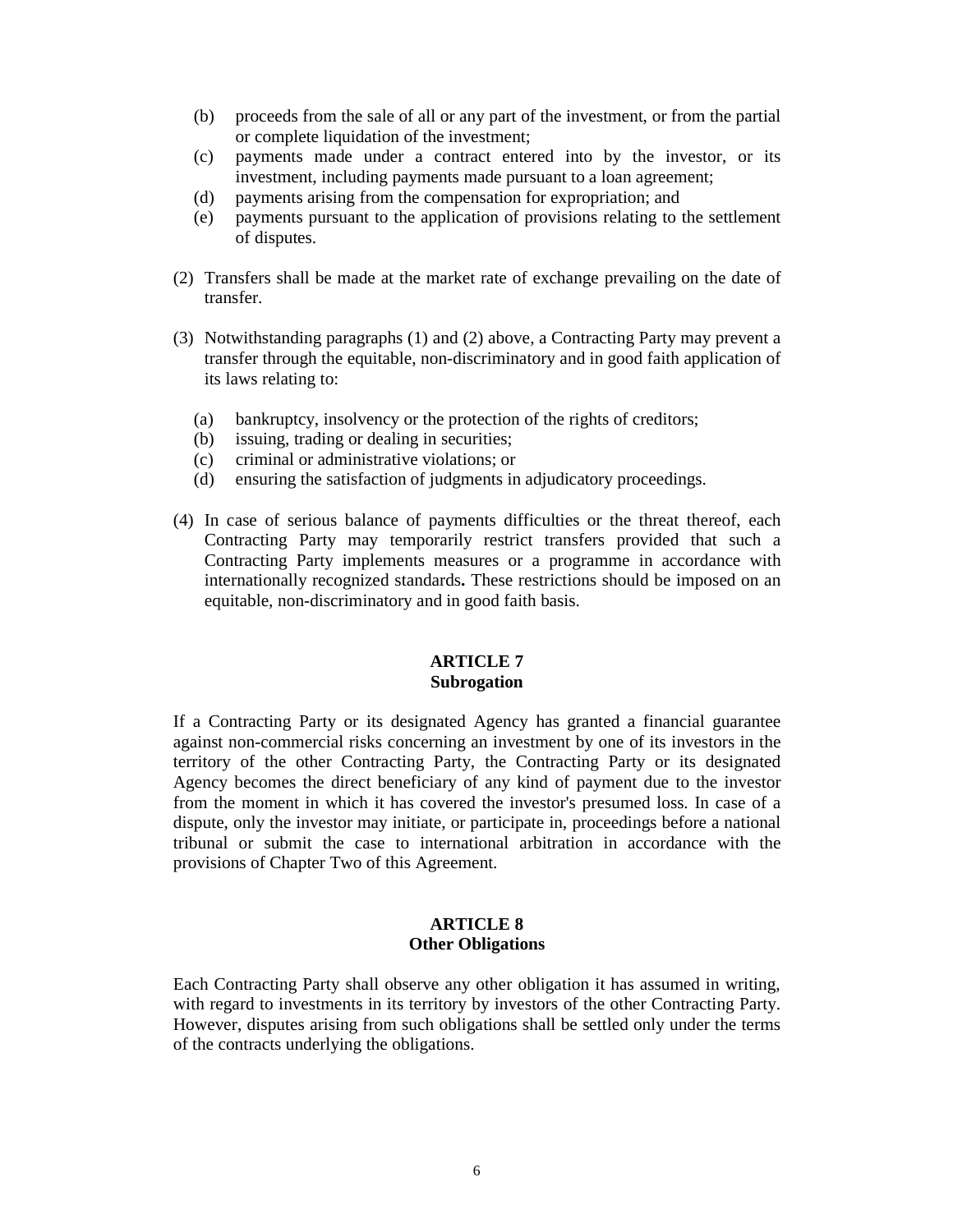# **CHAPTER TWO: DISPUTE SETTLEMENT PART ONE: SETTLEMENT OF DISPUTES BETWEEN A CONTRACTING PARTY AND AN INVESTOR OF THE OTHER CONTRACTING PARTY**

## **ARTICLE 9 Means of Settlement**

This Part applies to disputes between a Contracting Party and an investor of the other Contracting Party derived from an alleged breach of an obligation under this Agreement. Disputes should, if possible, be settled by negotiation or consultation. If it is not so settled within six months, the investor may choose to submit it for resolution:

- (a) to any competent court or administrative tribunal of the Contracting Party accepting the investment;
- (b) in accordance with any applicable previously agreed dispute settlement procedure; or
- (c) by arbitration in accordance with Article 10.

#### **ARTICLE 10 Arbitration: Scope and Standing and Time Periods**

- (1) An investor of a Contracting Party may submit to arbitration a claim that the other Contracting Party has breached an obligation under this Agreement and that the investor has incurred loss or damage by reason of, or arising out of, that breach. Likewise, an investor of a Contracting Party, on behalf of an enterprise of the other Contracting Party that is a juridical person that the investor owns or controls, may submit to arbitration a claim that the other Contracting Party has breached an obligation under this Agreement and that the enterprise has incurred loss or damage by reason of, or arising out of, that breach. An investment may not make a claim under this Part.
- (2) Provided that neither the investor concerned nor the enterprise of the other Contracting Party that is a juridical person that such an investor owns or controls, has submitted the dispute for resolution under Article 9 (a) or (b), the investor may submit the dispute for settlement by binding arbitration after six months have elapsed since the events giving rise to the claim.
- (3) A disputing investor may submit the claim to arbitration under:
	- (a) the Convention on the Settlement of Investment Disputes between States and Nationals of other States (ICSID Convention), provided that both the disputing Contracting Party and the Contracting Party of the investor are parties to the Convention;
	- (b) the International Centre for Settlement of Investment Disputes (ICSID) Additional Facility Rules, provided that either the disputing Contracting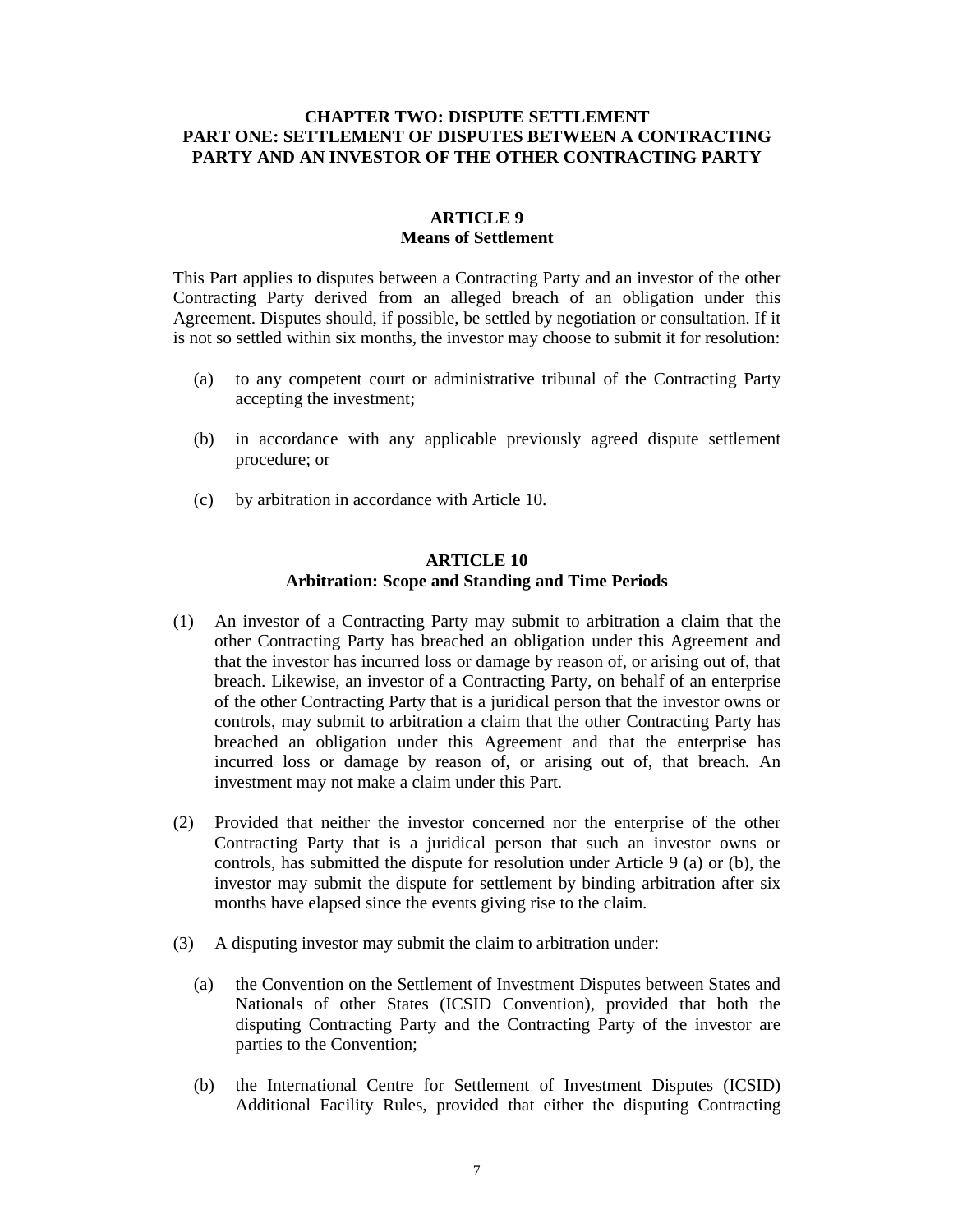Party or the Contracting Party of the investor, but not both, is a party to the ICSID Convention; or

- (c) the United Nations Commission on International Trade Law (UNCITRAL) Arbitration Rules.
- (4) A disputing investor may submit a claim to arbitration only if:
	- (a) the investor consents to arbitration in accordance with the procedures set out in this Agreement; and
	- (b) the investor and, where the claim is for loss or damage to an interest in an enterprise of the other Contracting Party that is a juridical person that the investor owns or controls, the enterprise waive their right to initiate or continue before any administrative tribunal or court under the law of a Contracting Party, or other dispute settlement procedures, any proceedings with respect to the measure of the disputing Contracting Party that is alleged to be a breach of this Agreement, except for proceedings for injunctive, declaratory or other extraordinary relief, not involving the payment of damages, before an administrative tribunal or court under the law of the disputing Contracting Party.
- (5) A disputing investor may submit a claim to arbitration on behalf of an enterprise of the other Contracting Party that is a juridical person that the investor owns or controls, only if both the investor and the enterprise:
	- (a) consent to arbitration in accordance with the procedures set out in this Agreement; and
	- (b) waive their right to initiate or continue before any administrative tribunal or court under the law of a Contracting Party, or other dispute settlement procedures, any proceedings with respect to the measure of the disputing Contracting Party that is alleged to be a breach under this Agreement, except for proceedings for injunctive, declaratory or other extraordinary relief, not involving the payment of damages, before an administrative tribunal or court under the law of the disputing Party.
- (6) A consent and waiver required by this Article shall be in writing, be delivered to the disputing Contracting Party and be included in the submission of a claim to arbitration.
- (7) The applicable arbitration rules shall govern the arbitration except to the extent modified by this Part.
- (8) A dispute may be submitted to arbitration provided that the investor has delivered to the Contracting Party, party to the dispute, written notice of his intention to submit a claim to arbitration at least 90 days in advance, but not later than 3 years from the date that either the investor or the enterprise of the other Contracting Party that is a juridical person that the investor owns or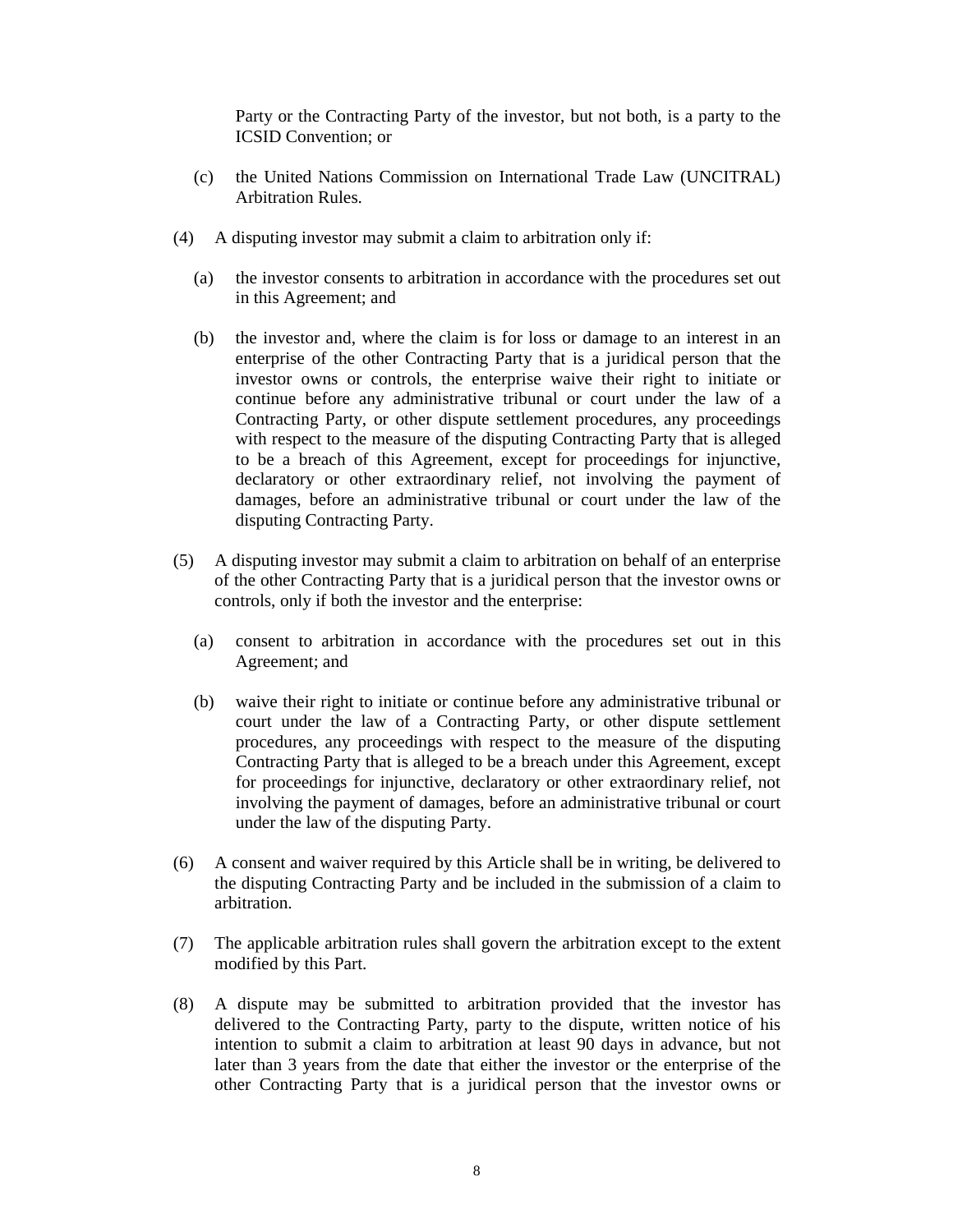controls, first acquired or should have acquired knowledge of the events which gave rise to the dispute.

- (9) The notice referred to in paragraph (8), shall specify:
	- (a) the name and address of the disputing investor and, where a claim is made by an investor of a Contracting Party on behalf of an enterprise, the name and address of the enterprise;
	- (b) the provisions of this Agreement alleged to have been breached and any other relevant provisions;
	- (c) the issues and the factual basis for the claim; and
	- (d) the relief sought and the approximate amount of damages claimed.

# **ARTICLE 11 Contracting Party Consent**

Each Contracting Party hereby gives its unconditional consent to the submission of a dispute to international arbitration in accordance with this Part.

# **ARTICLE 12 Formation of the Arbitral Tribunal**

- (1) Unless the parties to the dispute agree otherwise, the arbitral tribunal shall comprise three members. Each party to the dispute shall appoint one member and the disputing parties shall agree upon a third member as their chairman.
- (2) Members of arbitral tribunals shall be independent and impartial in their work and have experience in international law and investment matters.
- (3) If an arbitral tribunal has not been constituted within ninety days from the date the claim was submitted to arbitration, either because a party to the dispute failed to appoint a member or failed to agree upon a chairman, the Secretary-General of ICSID, on the request of any of the parties to the dispute, shall be asked to appoint, in his discretion, the member or members not yet appointed. Nevertheless, the Secretary-General of ICSID, on appointing a chairman, shall assure that the chairman is a national of neither of the Contracting Parties.

# **ARTICLE 13 Consolidation**

(1) A tribunal of consolidation established under this Article shall be installed under the UNCITRAL Arbitration Rules and shall conduct its proceedings in accordance with those Rules, except as modified by this Part.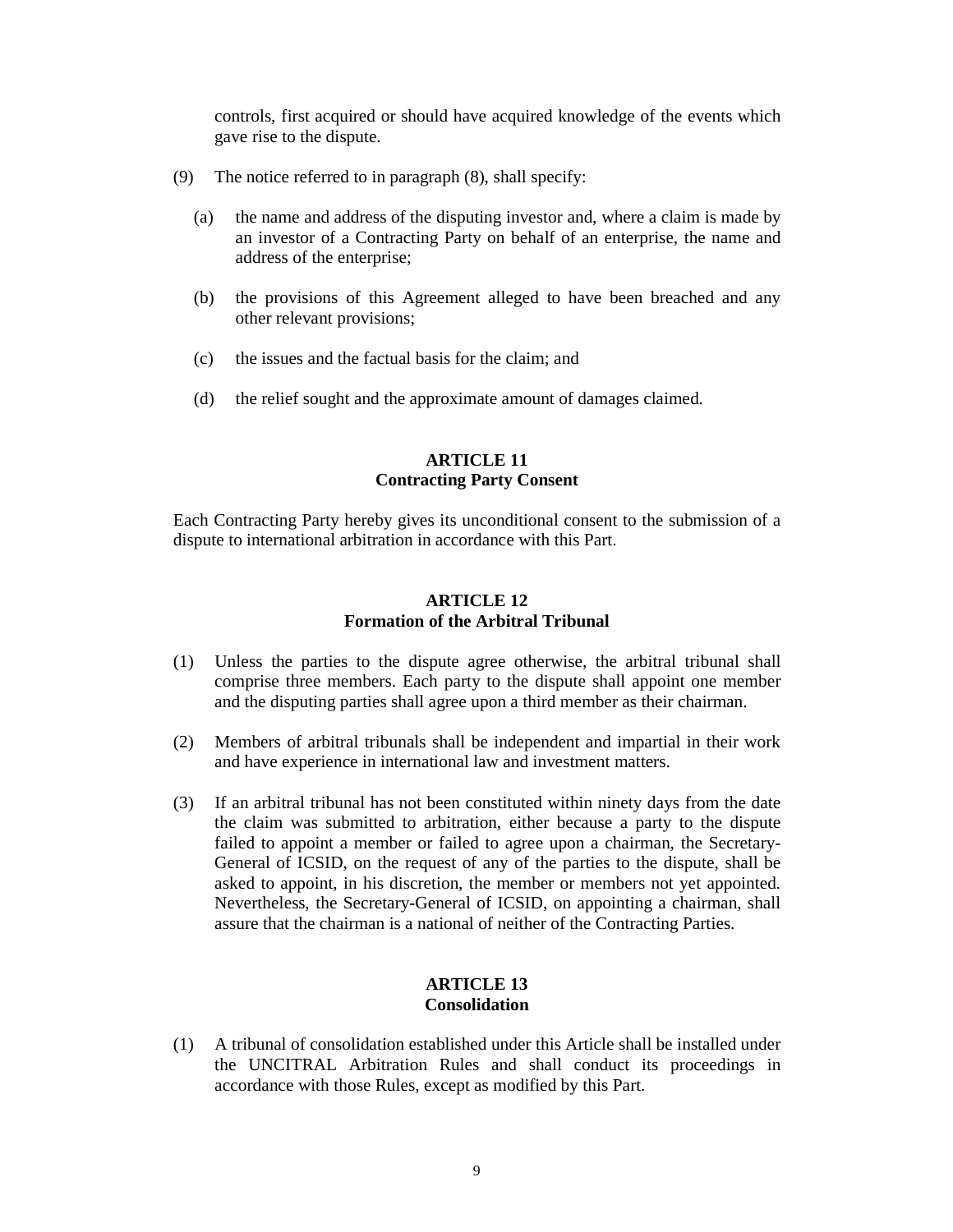- (2) Proceedings will be consolidated:
	- (a) when two or more investors in relation with the same investment submit a claim to arbitration under this Agreement; or
	- (b) when two or more claims are submitted to arbitration arising from common legal and factual issues.
- (3) The tribunal of consolidation will decide the jurisdiction of the claims and will jointly review such claims, unless it determines that the interests of any party to the dispute are seriously harmed.

### **ARTICLE 14 Place of Arbitration**

Any arbitration under this Part shall, at the request of any party to the dispute, be held in a state that is party of the United Nations Convention on the Recognition and Enforcement of Foreign Arbitral Awards (the New York Convention). Claims submitted to arbitration under this Part shall be considered to arise out of a commercial relationship or transaction for the purposes of Article 1 of the New York Convention.

## **ARTICLE 15 Indemnification**

A Contracting Party shall not assert as a defence, counter-claim, right of set-off or for any other reason, that indemnification or other compensation for all or part of the alleged losses or damages has been received or will be received pursuant to an indemnity, guarantee or insurance contract.

#### **ARTICLE 16 Applicable Law**

- (1) A tribunal established under this Part shall decide the submitted issues in dispute in accordance with this Agreement and the applicable rules and principles of international law.
- (2) An interpretation jointly formulated and agreed by the Contracting Parties of a provision of this Agreement shall be binding on any tribunal established under this Part.

### **ARTICLE 17 Awards and Enforcement**

(1) Arbitration awards may provide the following forms of relief: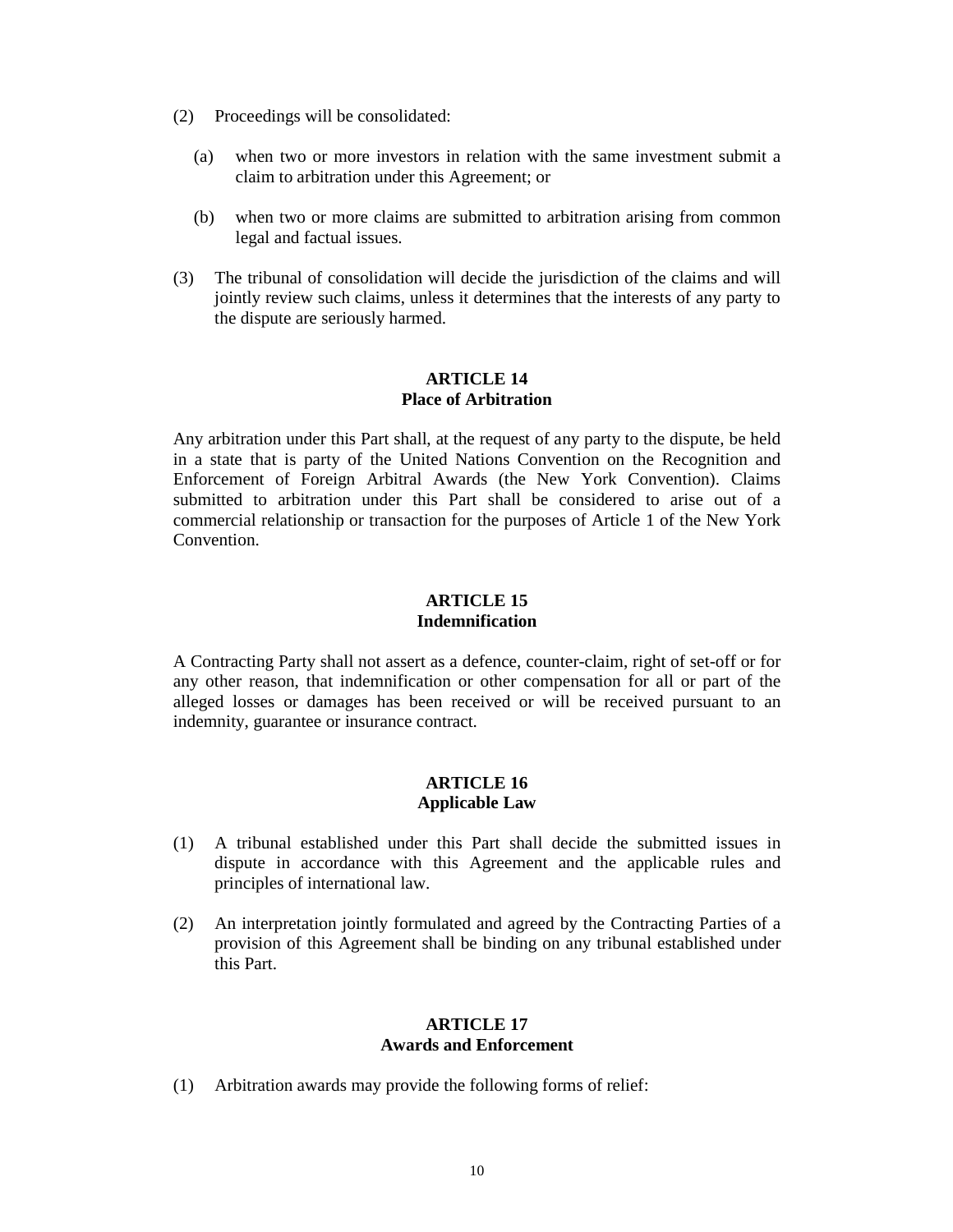- (a) a declaration that the Contracting Party has failed to comply with its obligations under this Agreement;
- (b) pecuniary compensation;
- (c) restitution in kind in appropriate cases, provided that the Contracting Party may pay pecuniary compensation in *lieu* thereof where restitution is not practicable; and
- (d) with the agreement of the parties to the dispute, any other form of relief.
- (2) Where a claim is made by an investor of a Contracting Party on behalf of an enterprise of the other Contracting Party, pursuant to paragraph (1) of Article 10:
	- (a) an award of restitution in kind shall provide that restitution be made to the enterprise:
	- (b) an award of pecuniary compensation shall provide that the sum be paid to the enterprise;
	- (c) an award of any other form of relief shall provide that it be given to the enterprise; and
	- (d) the award shall provide that it is made without prejudice to any right that any person may have in the relief under applicable domestic law.
- (3) Arbitration awards shall be final and binding only upon the parties to the dispute and only with respect to the particular case.
- (4) The final award will only be published with the written consent of both parties to the dispute.
- (5) An arbitral tribunal shall not order a Contracting Party to pay punitive damages.
- (6) Each Contracting Party shall, in its territory, make provision for the effective enforcement of awards made pursuant to this Article and shall carry out without delay any such award issued in a proceeding to which it is party.
- (7) An investor may seek enforcement of an arbitration award under the ICSID Convention or the New York Convention, if both Contracting Parties are parties to such instruments.
- (8) A disputing party may not seek enforcement of a final award until:
	- (a) in the case of a final award made under the ICSID Convention:
		- (i) one hundred and twenty days have elapsed from the date the award was rendered and no disputing party has requested revision or annulment of the award, or
		- (ii) revision or annulment proceedings have been completed; and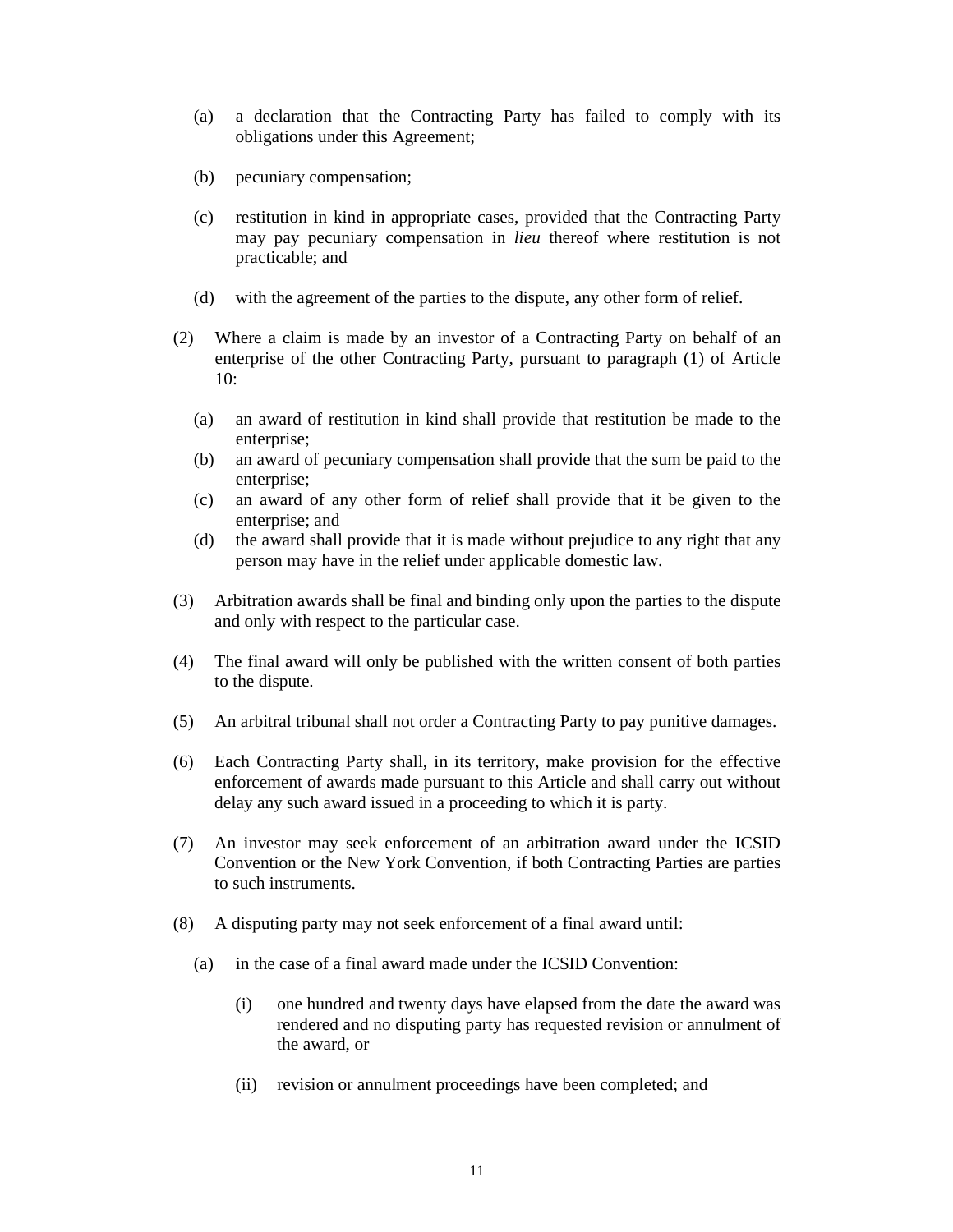- (b) in the case of a final award under the ICSID Additional Facility Rules or the UNCITRAL Arbitration Rules:
	- (i) three months have elapsed from the date the award was rendered and no disputing party has commenced a proceeding to revise, set aside or annul the award, or
	- (ii) a court has dismissed an application to revise, set aside or annul the award and there is no further appeal, or
	- (iii) a court has allowed an application to revise, set aside or annul the award and the proceeding has been completed and there is not further appeal.
- (9) If a disputing Contracting Party fails to abide by or comply with a final award, on delivery of a request by a Contracting Party whose investor was a party to the arbitration, an arbitral tribunal under Part Two of this Chapter may be established. The requesting Contracting Party may seek in such proceedings:
	- (a) a determination that the failure to abide by or comply with the final award is inconsistent with the obligations of this Agreement, and
	- (b) a recommendation that the Contracting Party abide by or comply with the final award.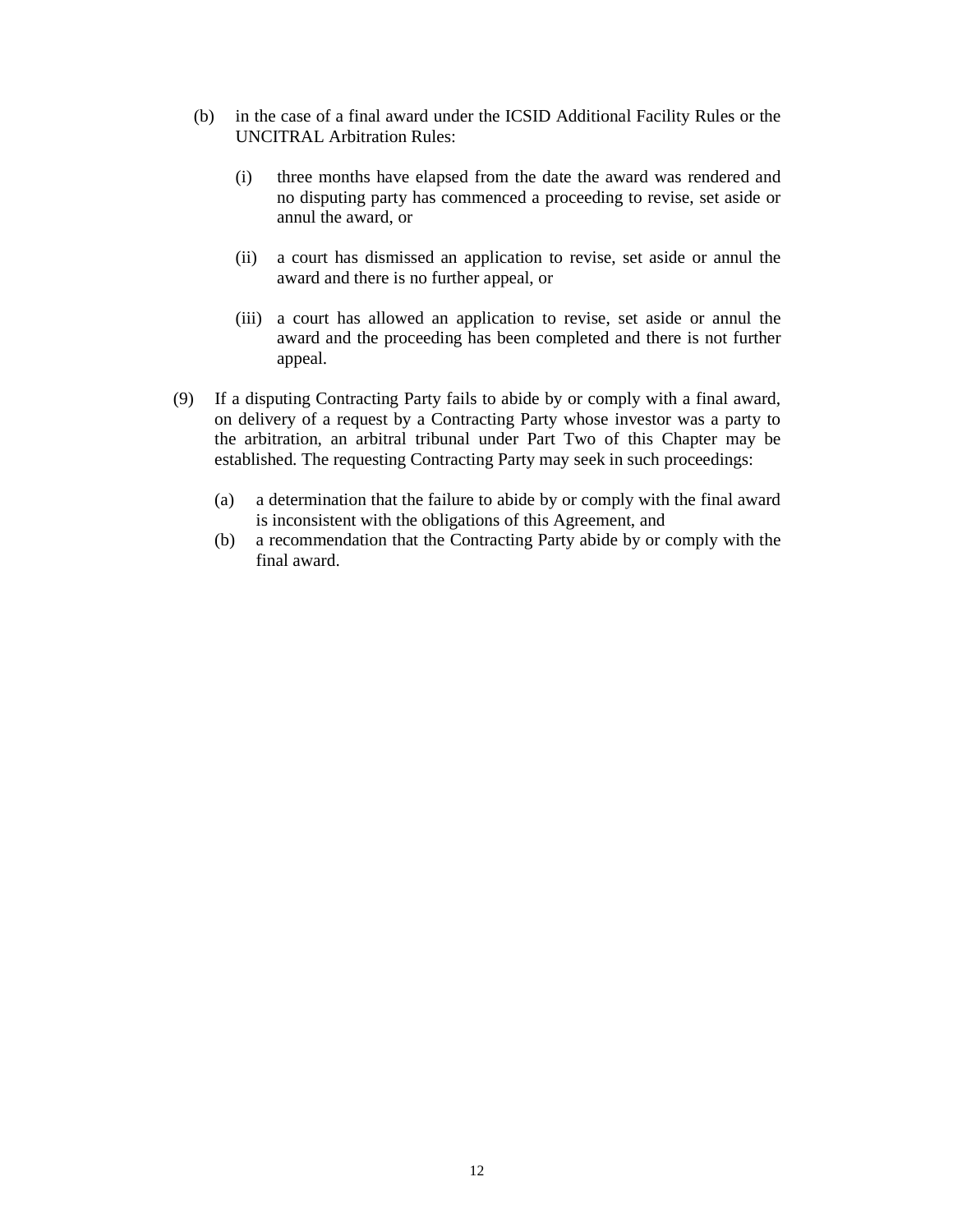## **PART TWO: SETTLEMENT OF DISPUTES BETWEEN THE CONTRACTING PARTIES**

# **ARTICLE 18 Scope, Consultations, Mediation and Conciliation**

Disputes between the Contracting Parties concerning the interpretation or application of this Agreement shall, as far as possible, be settled amicably or through consultations, mediation or conciliation.

## **ARTICLE 19 Initiation of Proceedings**

- (1) At the request of either Contracting Party, a dispute concerning the interpretation or application of this Agreement may be submitted to an arbitral tribunal for decision not earlier than four months after such request has been notified to the other Contracting Party.
- (2) A Contracting Party shall not initiate proceedings under this Part for a dispute regarding the infringement of rights of an investor, unless the other Contracting Party has failed to abide by or comply with the award rendered in a dispute that an investor has submitted to proceedings under Part One of this Chapter. In that case, the arbitral tribunal established under this Part, on delivery of a request by a Contracting Party whose investor was a party to the dispute, may award:
	- (a) a declaration that the failure to abide by or comply with the final award is in contravention of the obligations of the other Contracting Party under this Agreement; and
	- (b) a recommendation that the other Contracting Party abide by or comply with the final award.

# **ARTICLE 20 Formation and Venue of the Arbitral Tribunal**

- (1) Such arbitral tribunal shall be constituted ad hoc as follows: each Contracting Party shall appoint one member and these two members shall agree upon a national of a third State as their chairman. Such members shall be appointed within two months from the date one Contracting Party has informed the other Contracting Party that it intends to submit the dispute to an arbitral tribunal, the chairman of which shall be appointed within two further months.
- (2) If the periods specified in paragraph (1) are not observed, either Contracting Party may, in the absence of any other relevant arrangement, invite the President of the International Court of Justice to make the necessary appointments. If the President of the International Court of Justice is a national of either of the Contracting Parties or if he is otherwise prevented from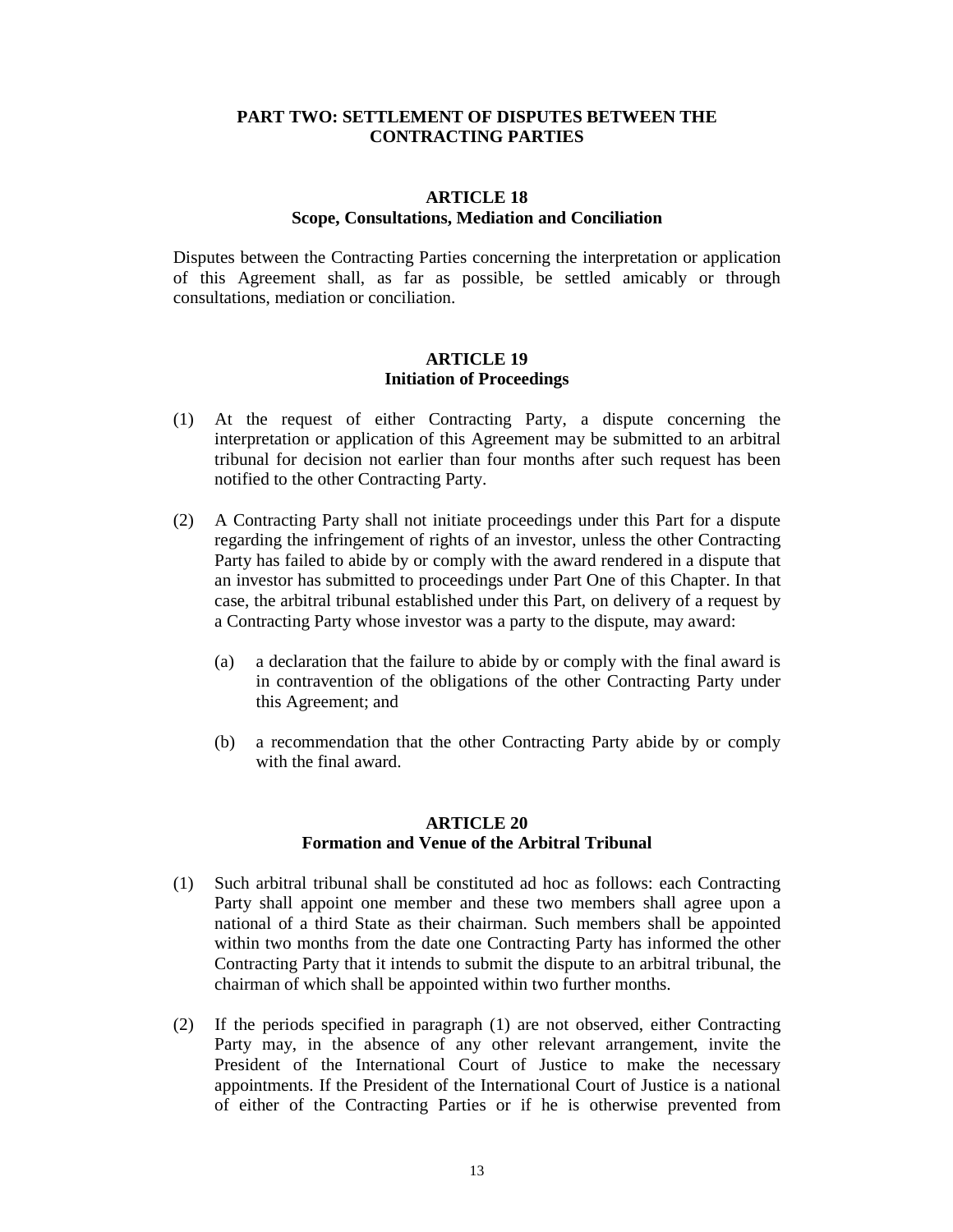discharging the said function, the Vice-President or, in case of his inability, the member of the International Court of Justice next in seniority should be invited under the same conditions to make the necessary appointments.

- (3) Members of an arbitral tribunal shall be independent and impartial in their work and have experience in international law and investment matters.
- (4) The Venue of the arbitral tribunal shall be the country of residence of the chairman of the arbitral tribunal.

# **ARTICLE 21 Applicable law**

The arbitral tribunal will decide disputes in accordance with this Agreement and the applicable rules and principles of international law.

#### **ARTICLE 22 Costs**

Each Contracting Party shall pay the cost of its representation in the proceedings. The cost of the arbitral tribunal shall be paid for equally by the Contracting Parties, unless the tribunal directs that they be shared differently.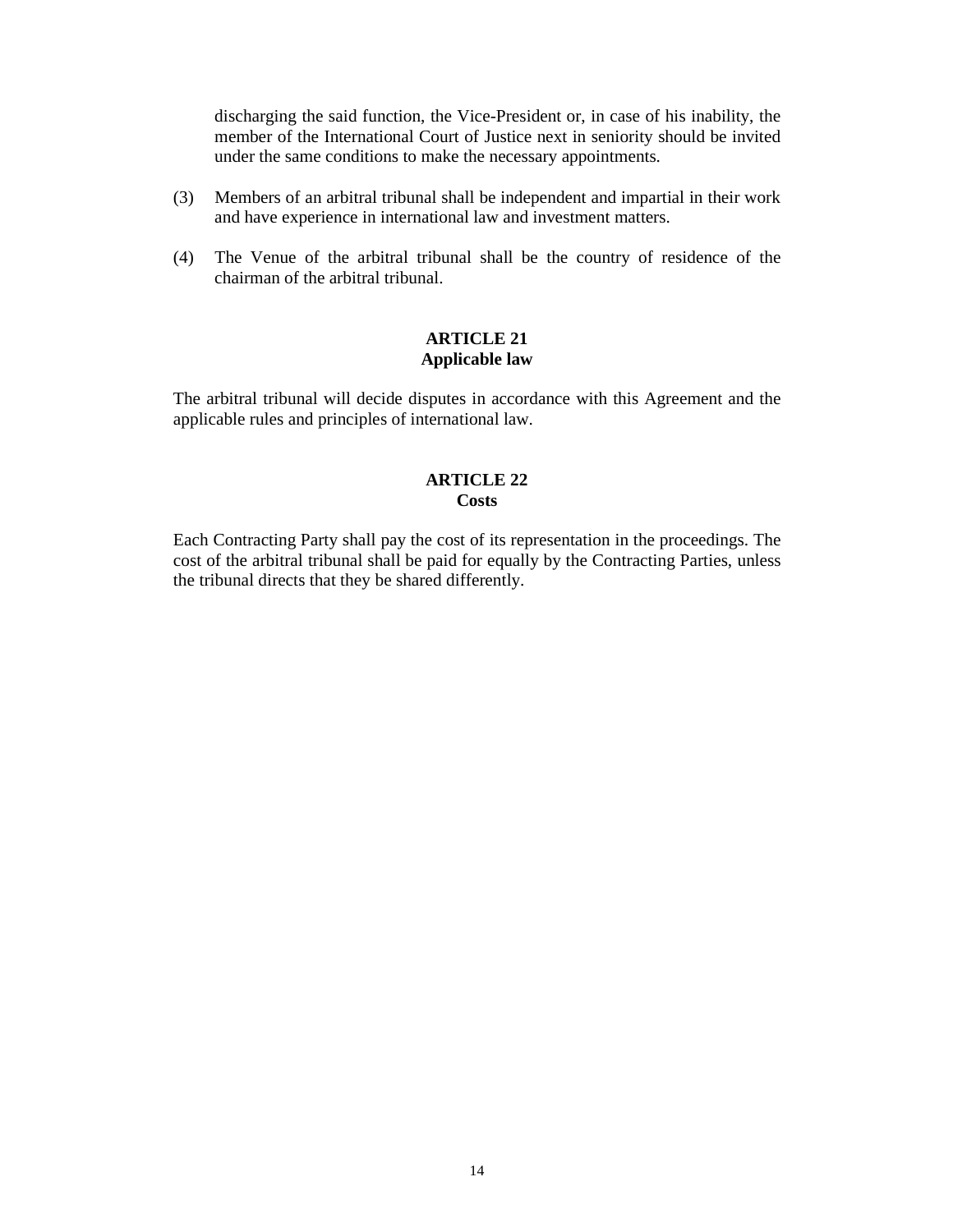#### **CHAPTER THREE: FINAL PROVISIONS**

#### **ARTICLE 23 Exclusions**

The disputes settlement provisions of Chapter Two, shall not apply to the resolutions adopted by a Contracting Party which, for national security reasons, prohibit or restrict the acquisition of an investment in its territory, owned or controlled by its nationals, by investors of the other Contracting Party, according to the legislation of each Contracting Party.

#### **ARTICLE 24 Application of the Agreement**

This Agreement shall apply to investments of investors of one Contracting Party, prior to its entry into force, in accordance with the laws and regulations of the other Contracting Party in its territory. However, it shall not apply to disputes arising before the entry into force of this Agreement.

#### **ARTICLE 25 Consultations**

Each Contracting Party may propose to the other Contracting Party consultations on any matter relating to this Agreement. These consultations shall be held at a place and at a time agreed upon the Contracting Parties.

#### **ARTICLE 26 Entry into Force, Duration and Termination**

- (1) The Contracting Parties shall notify each other in writing on the compliance with their constitutional requirements in relation to the approval and entry into force of this Agreement.
- (2) This Agreement shall enter into force thirty (30) days after the date of the final notification, through the diplomatic channels used by both Contracting Parties to notify the fulfilment of the requirements referred to in paragraph (1).
- (3) This Agreement shall remain in force for a period of ten (10) years, which shall be extended for equal periods of time, unless either of the Contracting Parties gives to the other Contracting Party written notice of its intention to terminate the Agreement, through diplomatic channels, with twelve (12) months in advance, after the initial period of ten (10) years has elapsed, or after this period, at any time.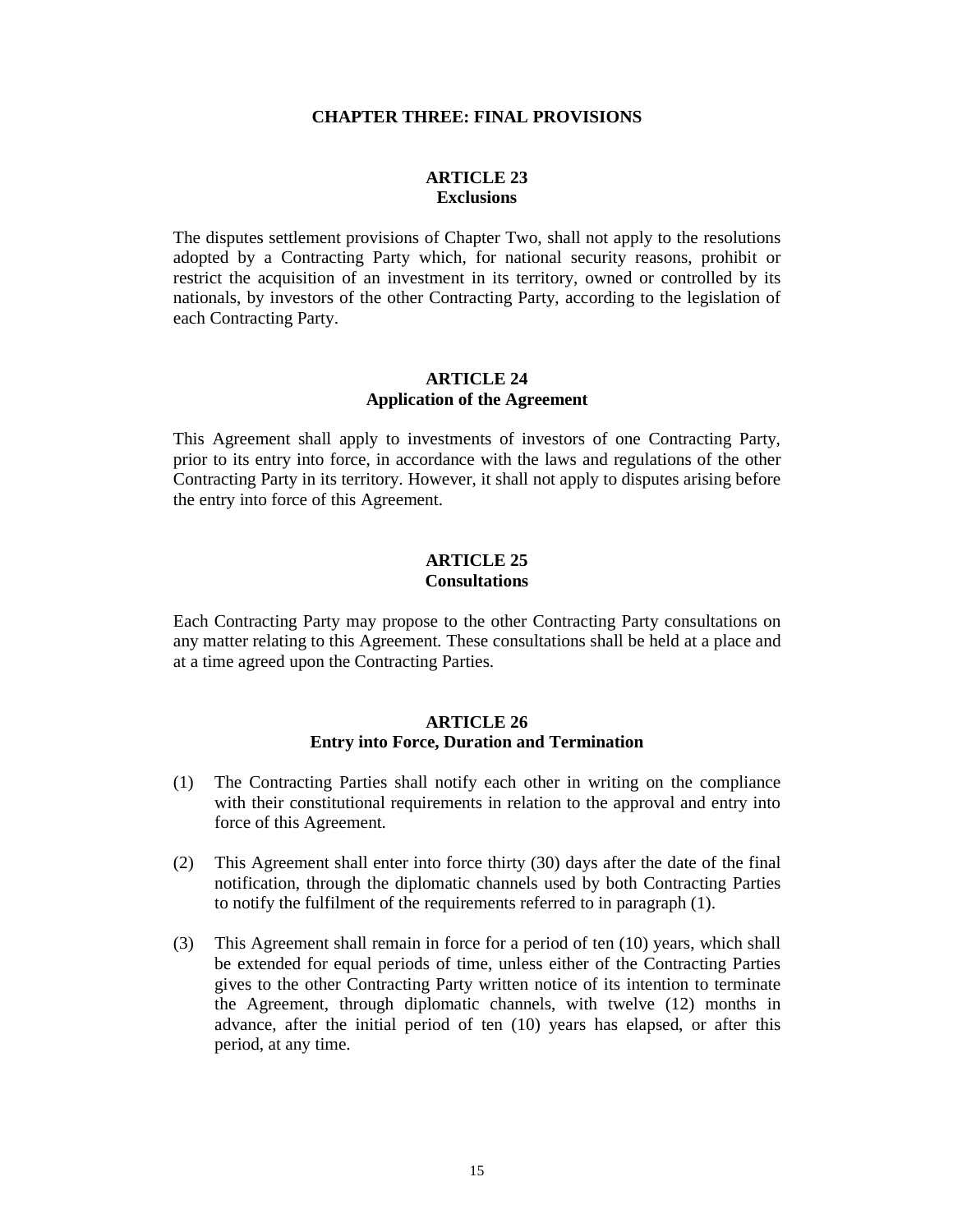- (4) The termination of this Agreement shall not affect the investments made during its validity, and its provisions shall continue to be effective with respect to such investments for a period of ten (10) years after the date of termination.
- (5) This Agreement may be modified by mutual consent of the Contracting Parties and the agreed modification shall come into effect in conformity with the procedures established in paragraph (2).

DONE at................................................., in..............................................., in duplicate, in the Spanish, Icelandic and English languages, each text being equally authentic. In case of divergence of interpretation, the English text shall prevail.

For the Government of For the Government of the United Mexican States: the Republic of Iceland: